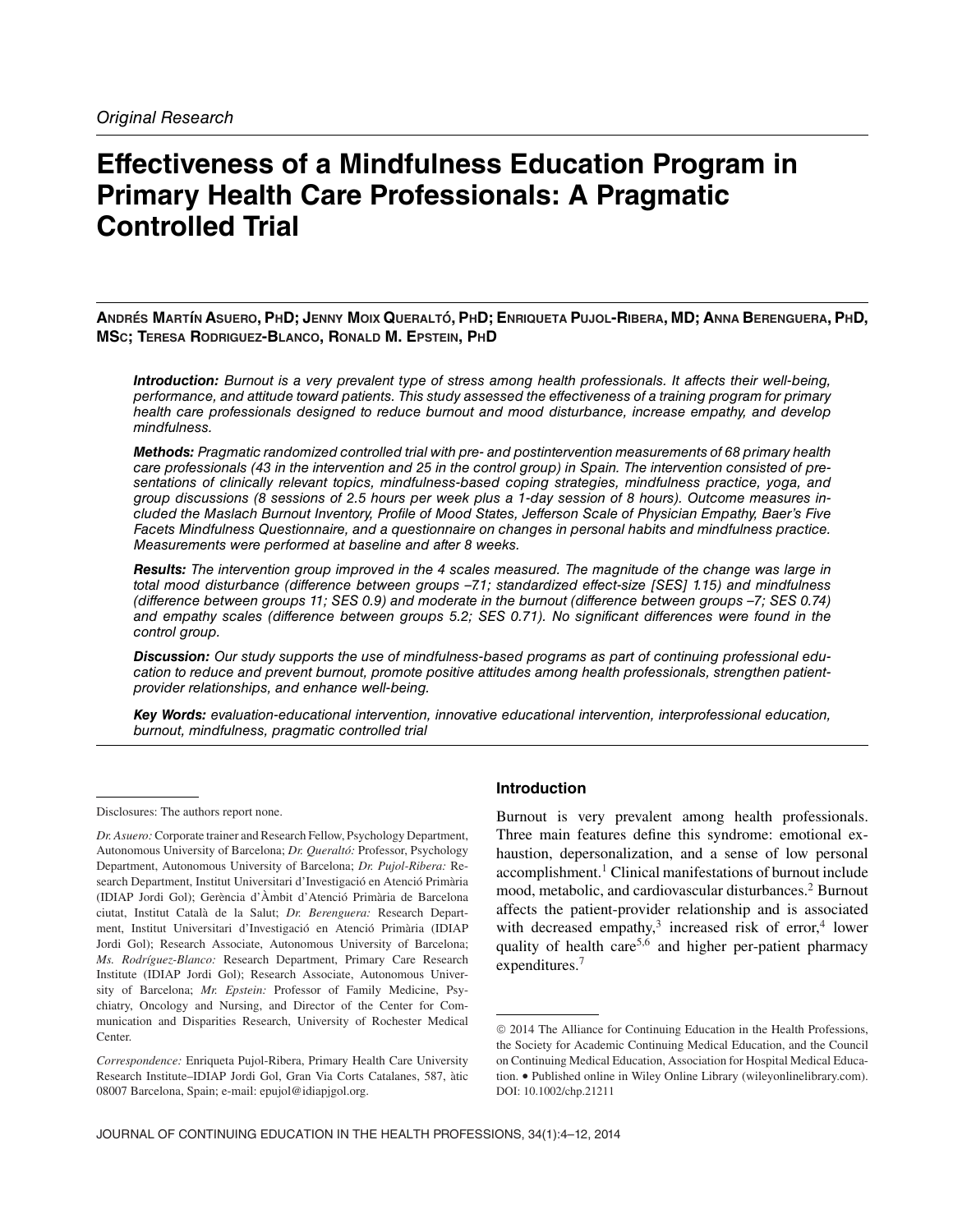The prevalence of burnout is particularly high among primary health care providers.<sup>8</sup> Several studies conducted in the Spanish public health system indicate that up to 23% to 42% of professionals suffer from burnout, with emotional exhaustion as the most salient feature.<sup>9,10</sup> Although some studies about burnout prevalence have been published, very few indicate how to reduce or prevent it. Continuing education and continuing professional development programs could contribute to avoiding demoralization and preventing burnout.<sup>11</sup> In Spain, some institutions offer psychological therapy or training in coping strategies to reduce burnout among health professionals.12 Recently, interventions focused on enhancing self-awareness among health professionals to ameliorate patient-provider relationships, help them deal with complex situations, and minimize countertransference (therapist's attitudes, feelings, and thoughts in relation to the patient) have been tested.<sup>13</sup> Self-awareness may prevent rumination (ie, excessive brooding over negative events that results in anxiety and depression episodes), $14$  while contributing to selfregulation of negative emotions, enhancing well-being<sup>15,16</sup> professionalism, and increasing quality of care delivered.<sup>17,18</sup>

One study used the mindfulness-based psychoeducational intervention created by Krasner and colleagues at the University of Rochester Medical Center with the aim of reducing stress levels and promoting self-awareness in primary health care professionals.19,20 Despite the limitations of this study (not randomized or controlled; participants were general practitioners from a single location), this intervention was successful in decreasing burnout and mood disturbance while increasing empathy and mindfulness.

Considering the success of Krasner's approach and our experience with a mindfulness-based intervention for health professionals<sup>21,22</sup> known as Mindfulness-Based Stress Reduction (MBSR), we adapted Krasner's 8-week intensive component to a different social and economic setting— Spain—which has a distinctly Mediterranean culture and a health care system with universal coverage. We offered the intervention to primary health care professionals comprising physicians, nurses, social workers, and clinical psychologists. A control group was included. Our clinical outcomes were the same as in Krasner's study: burnout, mood disturbance, empathy, and mindfulness. In addition, we investigated whether the amount of practice at home affected attitudes associated with the program.

## **Methods**

## *Design*

We conducted a pragmatic randomized controlled clinical trial with pre- and postintervention measurements among primary health care professionals working in the public health system in Spain between September 2010 and February 2012.

#### *Inclusion Criteria*

Subjects had to be practicing primary health care professionals and willing to attend at least 80% of the educational program, do the required practice at home, and respond to the questionnaires included in the study.

#### *Participants and Recruitment Strategy*

Advertisements about the mindfulness education program were posted on Web sites frequently consulted by primary health care professionals (Catalan Health Institute, Institut Universitari d'Investigació en Atenció Primària-IDIAP (Institut Universitari d'Investigació en Atenció Primària [Institute for Research in Primary Care] Jordi Gol, Catalan Society of Family and Community Medicine). Moreover, invitations for participation were sent by e-mail to the directors of 284 primary health care centers in Catalonia.

Of the 78 professionals who contacted the research group and received information about the study, 10 were excluded because they were not in clinical practice.

After recruitment, a stratified randomization scheme was used in relation to occupation (physician, nurse, other) and primary health care centers. The number of participants in the intervention group (43) was larger than expected due to the high interest in the mindfulness educational program and the convenience of its schedule. The intervention was delivered twice on the same day (morning and afternoon). This allowed us to limit the number of participants to about 20 as recommended for educational interventions of this type and take into consideration the work schedule of each participant. The intervention was essentially the same in both groups and was delivered by the same instructor. There were no significant differences between intervention groups in demographic characteristics or in the baseline scores on the outcome measures. The number of participant in each group was 21 and 22. The control group consisted of the remaining 25 subjects, who were offered the intervention after the completion of the study.

## *Outcome Measures*

We used validated Spanish versions of the following selfadministered questionnaires for the intervention and control group pre- (baseline) and postintervention (after 8 weeks).

• *Burnout* was measured with the Maslach Burnout Inventory<sup>23</sup> (MBI) of 22 items, with a Cronbach's alpha of 0.85 (range of possible scores  $= 0$  to 140) and 3 subscales (emotional exhaustion, depersonalization, and personal accomplishment). Higher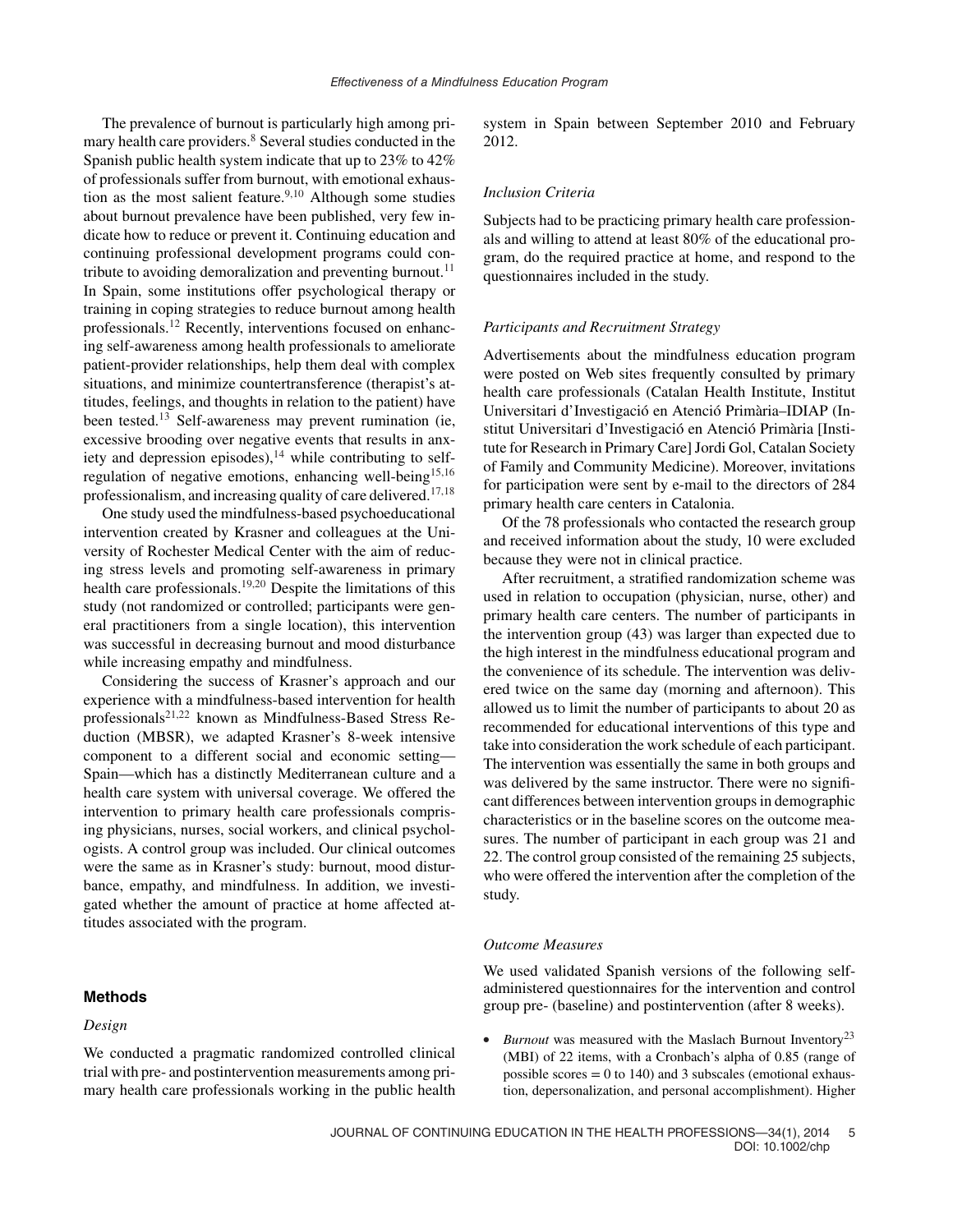scores on the first 2 the subscales and lower scores on personal accomplishment indicate a higher degree of burnout.

- For *mood disturbance*, we used a short version of the POMS Questionnaire, $24$  comprising 15 items with a Cronbach's alpha of 0.9 (range  $= 0$  to 60). This questionnaire evaluates distress using 5 subscales: tension-anxiety, depression-dejection, angerhostility, vigor-activity, and fatigue-inertia. A worse mood state is indicated by higher scores on all subscales, except for vigoractivity.
- To measure *empathy* we used the Jefferson Questionnaire consisting of 20 items,  $25,26$  with a Cronbach's alpha of 0.74 (range  $= 0$  to 140) and 3 subscales: compassionate care, perspective taking, and "standing in the patient's shoes." Higher scores indicate a higher degree of empathy.
- For *mindfulness* we used the Five Facets Mindfulness Questionnaire (FFMQ), which has 39 items,<sup>26,27</sup> a Cronbach's alpha of  $0.88$  (range = 39 to 195), which assessed 5 facets of a general tendency to be mindful in daily life: observing, describing, acting with awareness, nonjudging, and nonreactivity. Items are rated on a 5-point Likert-type scale ranging from 1 (never or very rarely true) to 5 (very often or always true). Higher values indicate a higher degree of mindfulness.
- To evaluate the intervention, we used a translated version of a questionnaire from the University of Massachusetts Center for Mindfulness.19 This questionnaire includes items with a Likerttype scale for the participants to describe how they feel after the program compared to before the intervention; the questionnaire also reports changes in the participants' self-perception on well-being, energy, and activity. Participants were also asked to score on a scale from 1 to 10 (1 = least useful;  $10 =$  most useful) the usefulness of the program materials (body scan, meditation, and yoga CDs) and the program activities (breathing awareness, body scan, openness, different types of meditation, yoga, discussion with a partner and in group). Frequency of practice, duration, and technique of meditation and yoga were recorded.

#### *Intervention Design*

The intervention was modeled after the intensive phase of Krasner's study, $19$  which emphasizes mindfulness in everyday activities and includes contemplation-meditation exercises such as mindfulness meditation, where participants focus on the present-moment experience and contemplate nonjudgmentally bodily sensations, breathing, sounds, and thoughts.

The intervention was structured as a continuing education course with group psychoeducational activities. $28$  It lasted a total of 28 hours and consisted of 8 weekly sessions of 2.5 hours each and an intensive 8-hour session where participants followed guided silent mindfulness practice.

Each weekly session included four types of activities:

1. *Educational presentation:* Topics included awareness of thoughts and feelings, perceptual biases and filters, dealing with pleasant and unpleasant events, conflict management, burnout prevention, setting boundaries, exploring self-care, caring for suffering patients and end-of-life care examination. These themes were related to the experiential exercises that comprised most of the session time.

- 2. *Formal mindfulness meditation:* Mindfulness includes the capacity for lowering one's own reactivity to challenging experiences; the ability to notice, observe, and experience bodily sensations, thoughts, and feelings even when unpleasant; acting with awareness and attention (not being on autopilot); and focusing on experience, not on labels or judgments.
- 3. *Narrative and appreciative inquiry exercises:* In each session, participants were asked to write brief stories about personal experiences in medical practice focusing on topics discussed in the presentation. The participants shared their experiences with a partner and in small groups. Equally important as telling stories was listening to others. Participants were instructed to listen intentionally to understand the experience of the narrator and to avoid interruptions.
- 4. *Discussion:* Participants shared their experiences in group and discussed the effects of mindfulness practice.

Participants received a CD with a recording of the exercises, an explanatory book, and instructions to practice at home between sessions. The study participants were offered the course free of charge, although they had to pay 49 euros (US\$68) for the materials (CD and books). The instructor was a certified MBSR teacher.

#### *Statistical Analysis*

Descriptive analyses were made to summarize the information about the study population and the program evaluation questionnaire of the University of Massachusetts. The qualitative variables are expressed as number (percentages), and the quantitative variables as means (SD).

Differences between groups were analyzed using the chisquare test for categorical data and the Student's *t*-test for continuous data.

The intervention effect after the 8 weeks was assessed using the change in scores (final minus baseline) in the intervention group minus the change in the control group and the standardized effect size (SES). SES is calculated as the mean difference between the intervention and the control groups, divided by the standard deviation (SD) of the control group. The SES is a standardized measure of the change that allows comparison between groups, between measures in the same study and between different studies.<sup>29</sup>

The standardized response mean (SRM) was used to measure the effect size within-group comparisons. The SRM was calculated as the mean change divided by the SD of the change. Cohen's d allows classification of effect size as small (0.2 to 0.5), moderate (0.5 to 0.8), and large (0.8 or over); these criteria can also be applied to SRM.2,30 The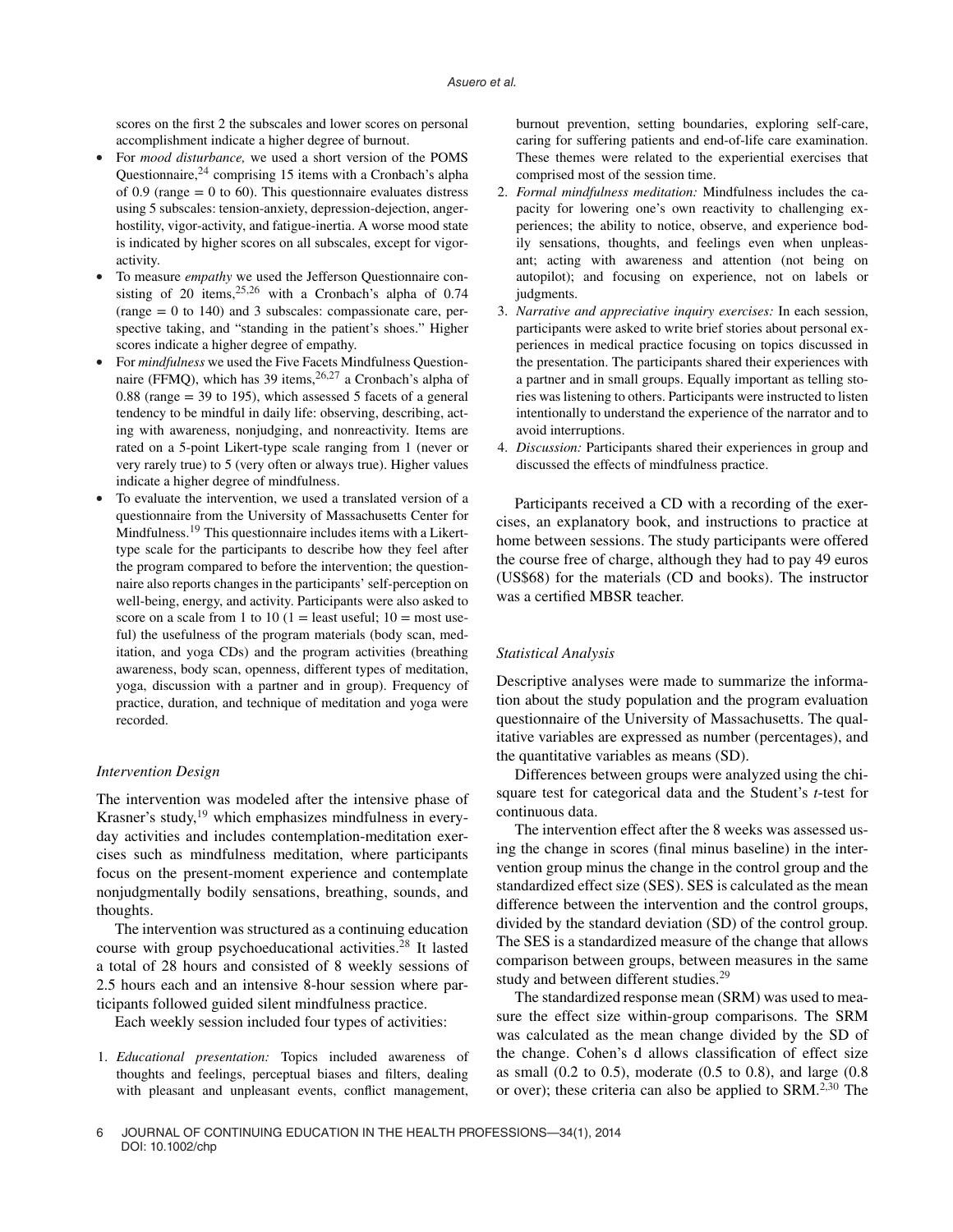significance level for all tests was set at 5%, two-tailed. The statistics package IBM SPSS Statistics v.19 was used.

#### *Ethical and Funding Considerations*

The study was conducted according to the tenets established by the Declaration of Helsinki and Good Research Practice Guidelines. The study protocol was approved by the Clinical Research Ethics Committee of the Institute–IDIAP Jordi Gol. Participants were given written information and were informed about the motivations and implications of the study prior to consenting to participate. Confidentiality and anonymity followed Spanish laws of personal data protection. Identification data could be accessed only by the investigators. The study was funded by the Catalan Health Institute.

## **Results**

The 68 participants had a mean age of 47 years (SD 8.0); 92% were women, 60% were physicians, 33.3% were nurses, and 6.7% were social workers and clinical psychologists. Baseline measurements did not show significant differences between groups in age, occupation, and scores in any scale or subscale (TABLE 1).

Attendance at the sessions was 92%. All participants completed the intervention and none of the participants missed more than 2 sessions.

The following results were observed in the intervention group:

- 1. *Burnout* decreased by 6.0 points (95% confidence interval [CI] –10.4 to –1.5), a small but statistically significant change (SRM 0.43). This reduction was also found in the subscales emotional exhaustion and depersonalization; personal accomplishment also improved. Compared with the control group, the intervention group decreased by 7.0 points (95% CI $-13.4$  to  $-0.6$ ), with moderate effect size (SES 0.74) (TABLE 2).
- 2. *Mood disturbance* decreased by 6.5 points (95% CI –9.8 to 3.3), a moderate change (SRM 0.62). This reduction was also observed in the following subscales: depression, anger, tension, and fatigue. There was no significant change in the vigor subscale. The intervention group decreased by 7.1 points (95% CI  $-11.3$  to  $-3$ ) ( $p < 0.01$ ), compared with the control group with large effect size (SES 1.15) (TABLE 3).
- 3. *Empathy* increased by 3.5 points (95% CI –0.1 to 7), a nonsignificant small change (SRM 0.31). This improvement was significant only in the compassionate care subscale. Compared to the control group, the increase in the intervention group raises to 5.2 (95% CI: 0.2 to 10.3), with moderate effect size (SES 0.71) (TABLE 4).
- 4. *Mindfulness* increased by 12.0 points (95% CI 6.0 to 18.1), a moderate change (SRM 0.65). Except for describing, all subscales improved. When compared to the control group, the

TABLE 1. Baseline Characteristics of the Control and the Intervention Groups

|                                       | Control<br>group | Intervention<br>group | p      |
|---------------------------------------|------------------|-----------------------|--------|
|                                       | $N = 25$         | $N = 43$              | value* |
| Age (years)                           | 46.9 (6.7)       | 48.8 (7.8)            | 0.308  |
| Occupation, $n$ (%)                   |                  |                       |        |
| Nurse                                 | 6(24.0)          | 17 (39.5)             | 0.139  |
| Physician                             | 18 (72.0)        | 23(53.5)              |        |
| Other                                 | 1(4.0)           | 3(7.0)                |        |
| <b>Maslach Burnout Inventory</b>      |                  |                       |        |
| Total                                 | 74.2 (15.3)      | 73.6 (15.3)           | 0.885  |
| Emotional exhaustion                  | 26.0(12.5)       | 25.1(11.6)            | 0.763  |
| Depersonalization                     | 9.0(5.4)         | 9.8(6.3)              | 0.608  |
| Personal accomplishment               | 39.2(6.0)        | 38.8(6.7)             | 0.801  |
| Profile of Mood States                |                  |                       |        |
| Total mood disturbance                | 22.0(9.9)        | 21.0(9.1)             | 0.668  |
| Tension-Anxiety                       | 4.6(2.6)         | 4.6(2.5)              | 0.977  |
| Depression-Dejection                  | 2.9(2.6)         | 2.6(2.2)              | 0.616  |
| Anger-Hostility                       | 4.1(2.8)         | 3.4(2.5)              | 0.296  |
| Vigor-Activity                        | 6.5(2.2)         | 7.0(2.3)              | 0.337  |
| Fatigue-Inertia                       | 5.0(2.6)         | 5.5(2.7)              | 0.430  |
| Jefferson Scale of Physician Empathy  |                  |                       |        |
| Total                                 | 120.3 (10.2)     | 119.7 (12.8)          | 0.835  |
| Perspective taking                    | 59.5 (7.0)       | 54.8 (6.4)            | 0.859  |
| Compassionate care                    | 47.2 (4.9)       | 47.3(5.1)             | 0.881  |
| Standing in the patient's shoes       | 13.6(0.9)        | 13.1(1.8)             | 0.204  |
| Five Facets Mindfulness Questionnaire |                  |                       |        |
| Total                                 | 121.1 (13.6)     | 129.2 (22.1)          | 0.104  |
| Observing                             | 24.5 (4.3)       | 26.1(8.6)             | 0.373  |
| Describing                            | 26.4(5.2)        | 28.2(5.7)             | 0.208  |
| Acting with awareness                 | 23.9(6.7)        | 25.3(5.9)             | 0.356  |
| Nonjudging                            | 26.5(6.3)        | 27.1(7.8)             | 0.749  |
| Nonreactivity                         | 19.8 (2.9)       | 21.9(4.3)             | 0.032  |

*Maslach Burnout Inventory* of 22 items. Values range from 0 to 140.

Higher scores indicate a higher degree of burnout or their subscales except for personal accomplishment.

*Profile of Mood States* of 15 items. Values range from 0 to 60.

Higher scores indicate a higher degree of empathy or their subscales. *Jefferson Scale of Physician Empathy* of 20 items. Values range from 0 to 140. Higher scores indicate a worse mood state or their subscales except for vigor-activity.

*Five Facets Mindfulness Questionnaire* of 39 items. Values range from 39 to 195.

Higher values indicate a higher degree of mindfulness or their subscales. *P* value calculated according to the Student's *t*-test to compare independent means or the chi-square test.

Note: The baseline data of this sample might not coincide with the scores of the scales used during follow up due to the patients from the intervention group who dropped out. Values represent the mean (standard deviation) unless otherwise specified.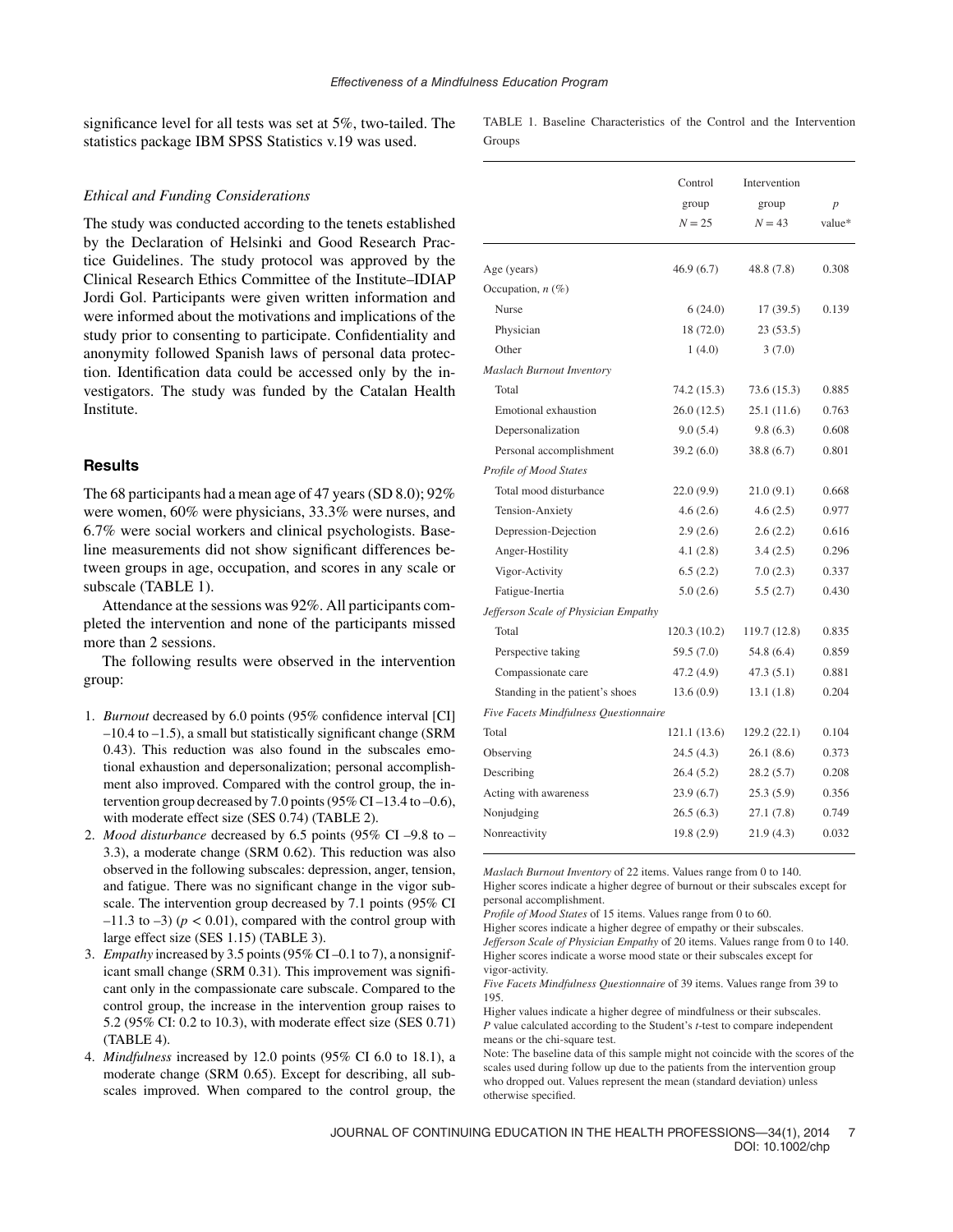TABLE 2. *Maslach Burnout Inventory* Change in Scores Within and Between Groups

|                              |                                |                   | Intervention group $N = 43$                                       | Control group $N = 25$ |                         |                   |                                                                      | Difference between groups<br>(change in intervention –<br>change in control) |                                                                                     |         |
|------------------------------|--------------------------------|-------------------|-------------------------------------------------------------------|------------------------|-------------------------|-------------------|----------------------------------------------------------------------|------------------------------------------------------------------------------|-------------------------------------------------------------------------------------|---------|
| Score                        | <b>Baseline</b><br>mean $(SD)$ | Post mean<br>(SD) | Difference<br>(post-baseline)<br>mean $(95\% \text{ CI})$         | $SRM^a$                | Baseline<br>mean $(SD)$ | Post mean<br>(SD) | Difference<br>(post-baseline)<br>mean (95% CI) $\,$ SRM <sup>a</sup> |                                                                              | Mean $(95\% \text{ CI})$                                                            | $SES^b$ |
| Total                        |                                |                   | 73.4 (15.5) 67.4 (14.5) -6.0 (-10.4 to $-1.5$ ) <sup>d</sup> 0.43 |                        |                         |                   | $74.2(15.3)$ $75.2(15.7)$ $1.0(-3.0-5.0)$ $-0.11$                    |                                                                              | $-7$ (-13.4 to $-0.6$ ) <sup>c</sup> 0.74                                           |         |
| Emotional<br>exhaustion      |                                |                   | 25.1(11.6) 19.5 (11.0) $-5.5$ ( $-8.7$ to $-2.4$ ) <sup>d</sup>   | 0.55                   |                         |                   |                                                                      |                                                                              | 26.0 (12.5) 26.7 (13.6) 0.7 (-1.7-3.2) -0.12 -6.2 (-10.2 to -2.3) <sup>d</sup> 1.05 |         |
| Depersonalization            | 9.8(6.3)                       | 7.2(5.5)          | $-2.5$ $(-4.0 \text{ to } -1.1)^d$                                | 0.55                   | 9.0(5.4)                | 9.0(5.7)          | $0.0(-1.6-1.6)$                                                      |                                                                              | 0.00 $-2.5$ (-4.8 to $-0.3$ ) <sup>c</sup>                                          | 0.65    |
| Personal accom-<br>plishment | 38.8(6.8)                      | 40.9(4.7)         | 2.1 $(0.6-3.7)^d$                                                 | 0.43                   | 39.3(6.0)               | 39.5(6.0)         | $0.3(-1.2-1.8)$                                                      | 0.08                                                                         | $1.8(-0.5-4.1)$                                                                     | 0.52    |

Abbreviations: SD, standard deviation; CI, confidence interval; SRM, standardized response mean; SES, standardized effect size.

*Maslach Burnout Inventory* of 22 items. Value range from 0 to 140. Higher scores indicate a higher degree of burnout or their subscales except for personal accomplishment.

Negative differences indicate improvement (Burnout decrease), except for personal accomplishment, where higher scores indicate a higher sense of personal accomplishment.

*<sup>a</sup>*SRM: standardized response mean. The SRM was calculated as the mean change in score divided by the SD of the change.

*b*SES: standardized effect size. The SES was calculated as the mean difference between the intervention and the control groups, divided by the standard deviation (SD) of the control group.

Positive values of SRM and SES indicate improvement, negative values indicate worsening.

Values 0.2 to 0.5 represent small changes, 0.5 to 0.8 moderate changes, and *>* 0.8 large changes.  $c_p < 0.05$ ;  $dp < 0.01$ .

increase was 11.0 points (95% CI: 3 to 19), with large effect size (SES 0.90) (TABLE 5).

No significant differences in any of the scales were observed in the control group.

When participants in the intervention group were asked to evaluate the program, all reported feeling better after the intervention: 87.8% felt that their overall energy had increased, and 65.7% reported improved activity levels; 76% indicated attitude changes, and up to 44.7% manifested an improvement in "taking care of oneself"; and 87.2% of the participants reported to have learned coping strategies during the program, such as communication and time-management skills, handling stressful situations, and correction of bad habits.

The program was rated 8.9 on a scale from 0 (low) to 10 (high). Self-reported adherence to mindfulness exercises was high: 85.1% practiced contemplation-meditation for 30 to 45 minutes with a CD regularly at the end of the intervention, 70.2% used breathing awareness, for 5 to 15 minutes in everyday life, and 61.7% practiced stretching exercises for 30 to 40 minutes regularly.

## **Discussion**

The mindfulness program decreased burnout and mood disturbance and improved empathy and mindfulness, fostering a positive change in the attitude of participants.

## *Burnout and Mood Disturbance Reduction*

Our baseline burnout data show an average emotional exhaustion of 25.1 (range 22 to 31), high depersonalization levels (9.8, range *>* 9) and a low sense of personal accomplishment (38.8, range *>* 35). These data are comparable to burnout levels reported for other samples of Spanish health care professionals.31,32

As a result of the intervention, the burnout components improved significantly. Participants attained low levels of emotional exhaustion and medium-low levels of depersonalization, whereas personal accomplishment improved just within its range. The effect size observed in our 8-week intervention is similar to that reported in Krasner's study (Cohen's d 0.44 to 0.62 in the subscales).<sup>19</sup>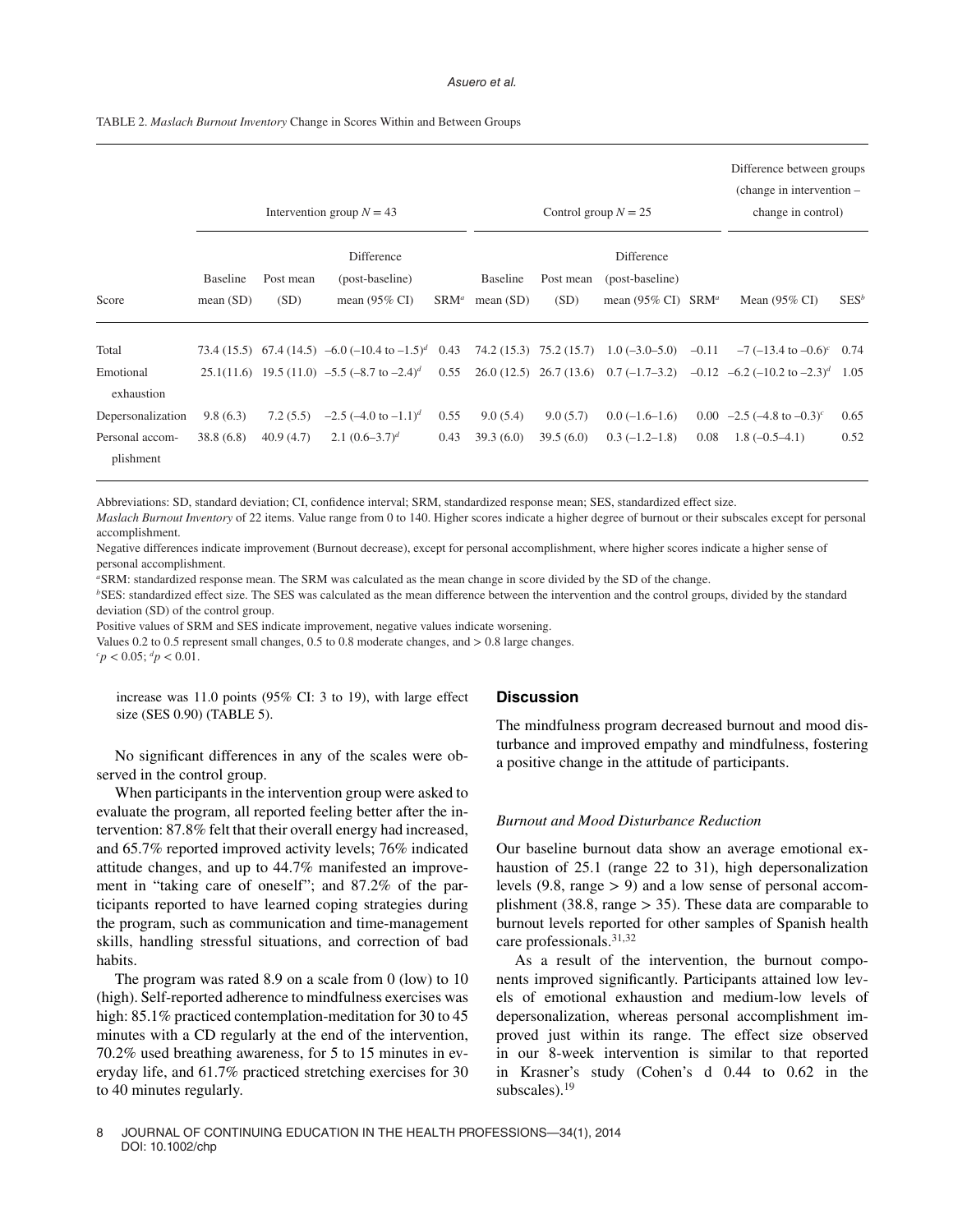|                           |                                 |                   | Intervention group $N = 43$                               |         | Control group $N = 25$         | Difference between groups<br>(change in intervention –<br>change in control) |                                                           |         |                                                     |         |
|---------------------------|---------------------------------|-------------------|-----------------------------------------------------------|---------|--------------------------------|------------------------------------------------------------------------------|-----------------------------------------------------------|---------|-----------------------------------------------------|---------|
| Score                     | <b>Baseline</b><br>mean<br>(SD) | Post mean<br>(SD) | Difference<br>(post-baseline)<br>mean $(95\% \text{ CI})$ | $SRM^a$ | <b>Baseline</b><br>mean $(SD)$ | Post mean<br>(SD)                                                            | Difference<br>(post-baseline)<br>mean $(95\% \text{ CI})$ | $SRM^a$ | Mean $(95\% \text{ CI})$                            | $SES^b$ |
| Total mood<br>disturbance | 21.4(8.8)                       |                   | 14.9 (7.5) $-6.5$ ( $-9.8$ to $-3.3$ ) <sup>e</sup>       | 0.62    |                                | $21.5(10.3)$ $22.1(10.1)$                                                    |                                                           |         | 0.6 $(-2.1-3.3)$ $-0.10$ $-7.1$ $(-11.3$ to $-3)^d$ | 1.15    |
| Tension-Anxiety           | 4.6(2.5)                        |                   | 2.8 (2.0) $-1.7$ $(-2.5$ to $-1$ <sup>e</sup>             | 0.69    | 4.4(2.6)                       | 4.5(2.4)                                                                     | $0.1(-0.6-0.8)$                                           | $-0.05$ | $-1.9$ (-3.0 to $-0.7$ ) <sup>d</sup>               | 1.07    |
| Depression-               | 2.6(2.2)                        |                   | 1.6 (1.8) $-1.0$ (-1.7 to $-0.2$ ) <sup>c</sup>           | 0.41    | 2.5(2.3)                       | 2.5(2.4)                                                                     | $0.0(-0.8-0.8)$                                           | 0.00    | $-1$ $(-2.1-0.16)$                                  | 0.56    |
| Dejection                 |                                 |                   |                                                           |         |                                |                                                                              |                                                           |         |                                                     |         |
| Anger-Hostility           | 3.5(2.5)                        | 2.4(1.9)          | $-1.1$ $(-2 \text{ to } -0.1)^c$                          | 0.35    | 4.1(2.8)                       | 4.0(2.7)                                                                     | $-0.1(-1.0-0.8)$                                          | 0.04    | $-1$ ( $-2.2-0.3$ )                                 | 0.49    |
| Vigor-Activity            | 7.0(2.3)                        | 7.5(2.2)          | $0.5(-0.4-1.3)$                                           | 0.17    | 6.6(2.3)                       | 6.4(2.4)                                                                     | $-0.2$ ( $-0.9-0.4$ )                                     | $-0.16$ | $0.7(-0.3-1.7)$                                     | 0.50    |

TABLE 3. Profile of Mood States Change in Scores Within and Between Groups

Abbreviations: SD, standard deviation; CI, confidence interval; SRM, standardized response mean; SES, standardized effect size.

*Profile of Mood States* of 15 items. Value range from 0 to 60. Higher scores indicate a worse mood state or their subscales except for vigor-activity.

Negative differences indicate improvement except for vigor, where positive differences indicate improvement.

*<sup>a</sup>*SRM: standardized response mean. The SRM was calculated as the mean change in score divided by the SD of the change.

*<sup>b</sup>*SES: standardized effect size. The SES was calculated as the mean difference between the intervention and the control groups, divided by the standard deviation (SD) of the control group.

Fatigue-Inertia 5.5 (2.7) 3.3 (2.3) –2.2 (–3.1 to –1.3)*<sup>e</sup>* 0.73 4.9 (2.6) 5.3 (3.0) 0.4 (–0.7–1.4) –0.14 –2.6 (–4 to –1.1)*<sup>d</sup>* 1.00

Positive values of SRM and SES indicate improvement, negative values indicate worsening.

Values 0.2 to 0.5 represent small changes, 0.5 to 0.8 moderate changes, and *>* 0.8 large changes.

 $c_p < 0.05$ ;  $d_p < 0.01$ ;  $e_p < 0.001$ .

Compared to similar populations in the United States,<sup>19,31,33</sup> our participants showed a higher degree of mood disturbance, notably anger and depression, than their American counterparts. This difference may be due to cultural variations in the expression of emotions concerning working conditions. However, the moderate change obtained in the intervention group is similar to that of Krasner's study,<sup>19</sup> where data show a change of 0.69 in Cohen's d, while ours resulted in an SRM of 0.62.

## *Empathy Improvement*

The baseline empathy in our sample was 119.5, in the 75 percentile in relation to 2 previously published studies, one with resident doctors<sup>26</sup> and the other with medical students.<sup>25</sup> This high preintervention level of empathy might be attributed to the high percentage of women in the group, since women usually score higher in empathy.<sup>25,26</sup> Also, most of the participants had previous training in communication skills. Although empathy increased by 3.5 points, similarly to Krasner's study,<sup>19</sup> only the compassionate care subscale reached statistical significance, a larger effect than that reported in Krasner's study.

#### *Mindfulness Development*

The baseline level of mindfulness in our study was close to the mean in the Spanish population.<sup>34</sup> The change in mindfulness (SRM 0.65) was higher than that reported in other studies.<sup>16</sup> The baseline values and the level of change obtained were similar to Krasner's study.19 However, Krasner's intervention lasted for a whole year, whereas our results were measured after the first 8-week intensive phase. Moreover, Krasner's study used only 2 subscales: observing and nonreactivity. We used all subscales (observing, describing, acting with awareness, nonjudging, and nonreactivity) and found significant differences in all except describing.

The results of this study show that mindfulness training promotes self-awareness in health professionals and helps them acknowledge psychological distress and notice barriers to both effective patient-provider relationships and clinical decision making.<sup>13</sup> Mindfulness proposes an attentive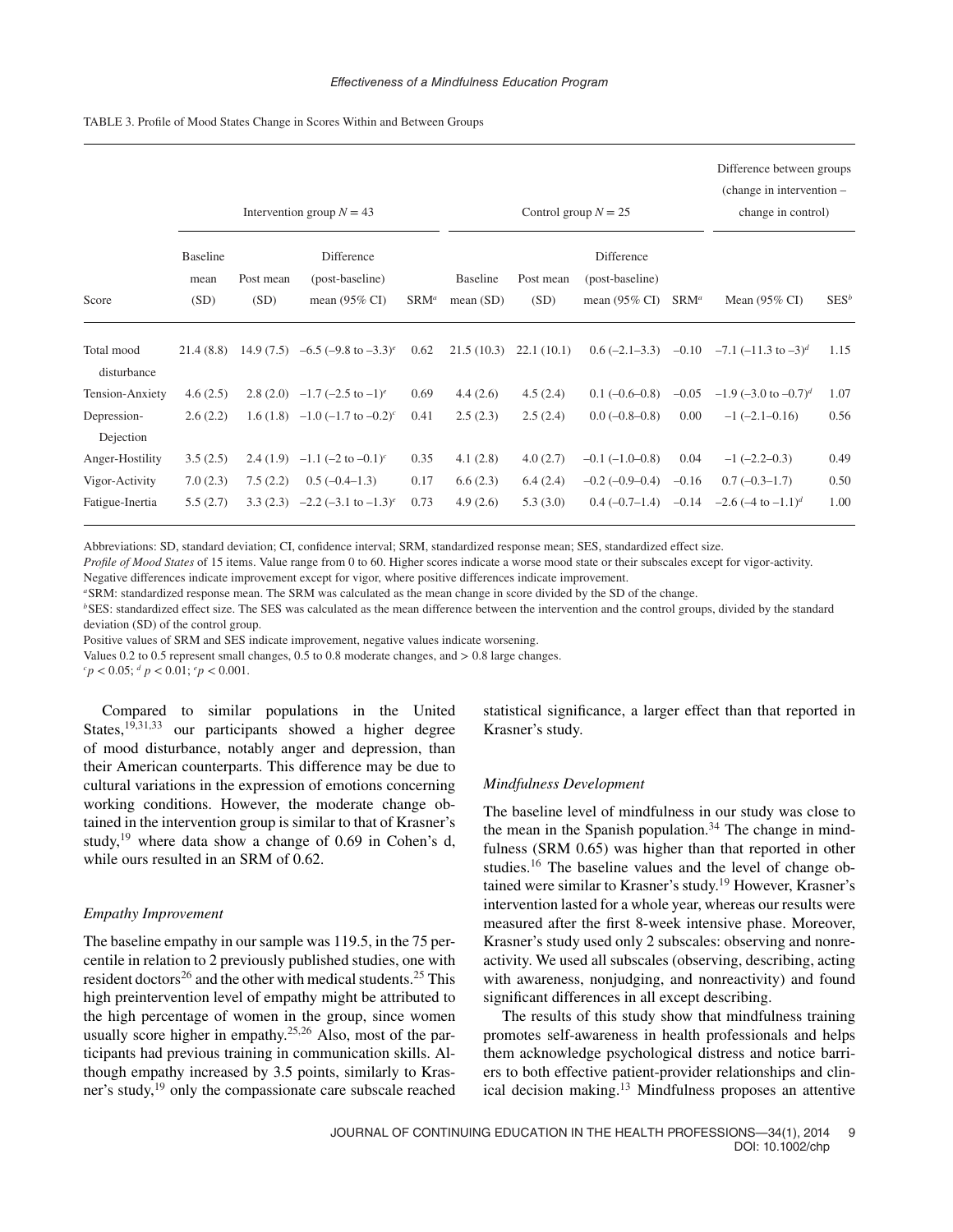#### Asuero et al.

| TABLE 4. Jefferson Scale of Physician Empathy Change in Scores Within and Between Groups |  |  |
|------------------------------------------------------------------------------------------|--|--|
|                                                                                          |  |  |

|                                               | Intervention group $N = 43$<br>Control group $N = 25$ |                        |                                                           |              |                             |                   |                                                           | Difference Between<br>Groups (Change in<br>Intervention – Change in<br>Control) |                                    |              |
|-----------------------------------------------|-------------------------------------------------------|------------------------|-----------------------------------------------------------|--------------|-----------------------------|-------------------|-----------------------------------------------------------|---------------------------------------------------------------------------------|------------------------------------|--------------|
| Score                                         | Baseline<br>mean(SD)                                  | Post mean<br>(SD)      | Difference<br>(post-baseline)<br>mean $(95\% \text{ CI})$ | $SRM^a$      | <b>Baseline</b><br>mean(SD) | Post mean<br>(SD) | Difference<br>(post-baseline)<br>mean $(95\% \text{ CI})$ | $SRM^a$                                                                         | Mean $(95\% \text{ CI})$           | $SES^b$      |
| Total                                         | 119.5(13.1)                                           | 123.0(9.2)             | $3.5(-0.1-7)$                                             | 0.31         |                             |                   | $120.8(10.1)$ 119.0 (10.7) $-1.8(-4.9-1.3)$               | $-0.24$                                                                         | 5.2 $(0.2-10.3)^c$                 | 0.71         |
| Perspective<br>taking<br>Compassionate        | 54.8(6.5)<br>47.2(5.1)                                | 56.1(5.3)<br>49.0(3.9) | $1.2(-0.6-3.1)$<br>1.8 $(0.2-3.4)^c$                      | 0.21<br>0.35 | 59.8(7.0)<br>47.4 (4.9)     | 46.9(4.6)         | $59.6(6.3)$ $-0.2(-2.5-2.1)$<br>$-0.5(-2.2-1.3)$          | $-0.15$<br>$-0.11$                                                              | $1.4(-1.5-4.3)$<br>$2.3(-0.2-4.8)$ | 0.26<br>0.55 |
| care<br>Standing in the<br>patient's<br>shoes | 13.1(1.8)                                             | 13.5(1.1)              | $0.3(-0.3-0.9)$                                           | 0.17         | 13.6(0.9)                   | 12.5(3.0)         | $-1.2$ (-2.3 to $-0.01$ ) <sup>c</sup> $-0.43$            |                                                                                 | $1.5(0.4-2.6)^c$                   | 0.55         |

Abbreviations: SD, standard deviation; CI, confidence interval; SRM, standardized response mean; SES, standardized effect size.

*Jefferson Scale of Physician Empathy* of 20 items. Value range from 0 to 140. Higher scores indicate a higher degree of empathy or their subscales. Positive differences indicate improvement.

*<sup>a</sup>*SRM: standardized response mean. The SRM was calculated as the mean change in score divided by the SD of the change.

*b*SES: standardized effect size. The SES was calculated as the mean difference between the intervention and the control groups, divided by the standard deviation (SD) of the control group.

Positive values of SRM and SES indicate improvement, negative values indicate worsening.

Values 0.2 to 0.5 represent small changes, 0.5 to 0.8 moderate changes, and *>* 0.8 large changes.

 $c_p < 0.05$ .

awareness and a present-moment observation of events, noticing but not attempting to change the bodily sensations, thoughts, and emotions that emerge in response to stress.

We believe that the cultivation of openness and selfobservation that results from mindfulness training facilitates self-regulation and improves well-being.<sup>15,16</sup> Furthermore, research on mindfulness training suggests that acceptance of the negative aspects of some experiences without attempting to change them enhances psychological flexibility and helps redirect behavior toward a desired goal.18 The combination of mindfulness and psychological flexibility constitutes an adaptive coping strategy to face the psychological distress associated with working at a primary health care unit.

We also believe that the enhanced mindfulness derived from the intervention contributed to changes in attitudes regarding work and personal habits in most participants. Most reports from the participants concerning changes in attitudes were closely related to the three goals of the program: being present, professionalism, and particularly self-care. The participants of the study were primarily concerned about selfcare as a strategy to manage their distress. These results coincide with other studies on MBSR programs for health professionals.22 Our approach strengthens and further develops the results of previous studies<sup>19,35</sup> by allowing us to distinctly attribute the results to the intervention.

We should also point out the limitations of our research: First, self-administered questionnaires do not measure the effect of the intervention on the participants' actual clinical work or their rapport with patients or with the health care team. Indeed, they indicate only the participants' own perceptions. Second, our sample is relatively small and not gender representative, since most participants were women. Third, since the results were measured immediately after the 8-week intervention, the sustainability of the improvements remains unknown. Fourth, as in any other educational intervention, effects such as the self-selection of participants and the group effect cannot be quantified. Nevertheless, we believe that the selection bias would affect both groups similarly. The lack of an active control group can be seen as a limitation of the study design. However, it is difficult to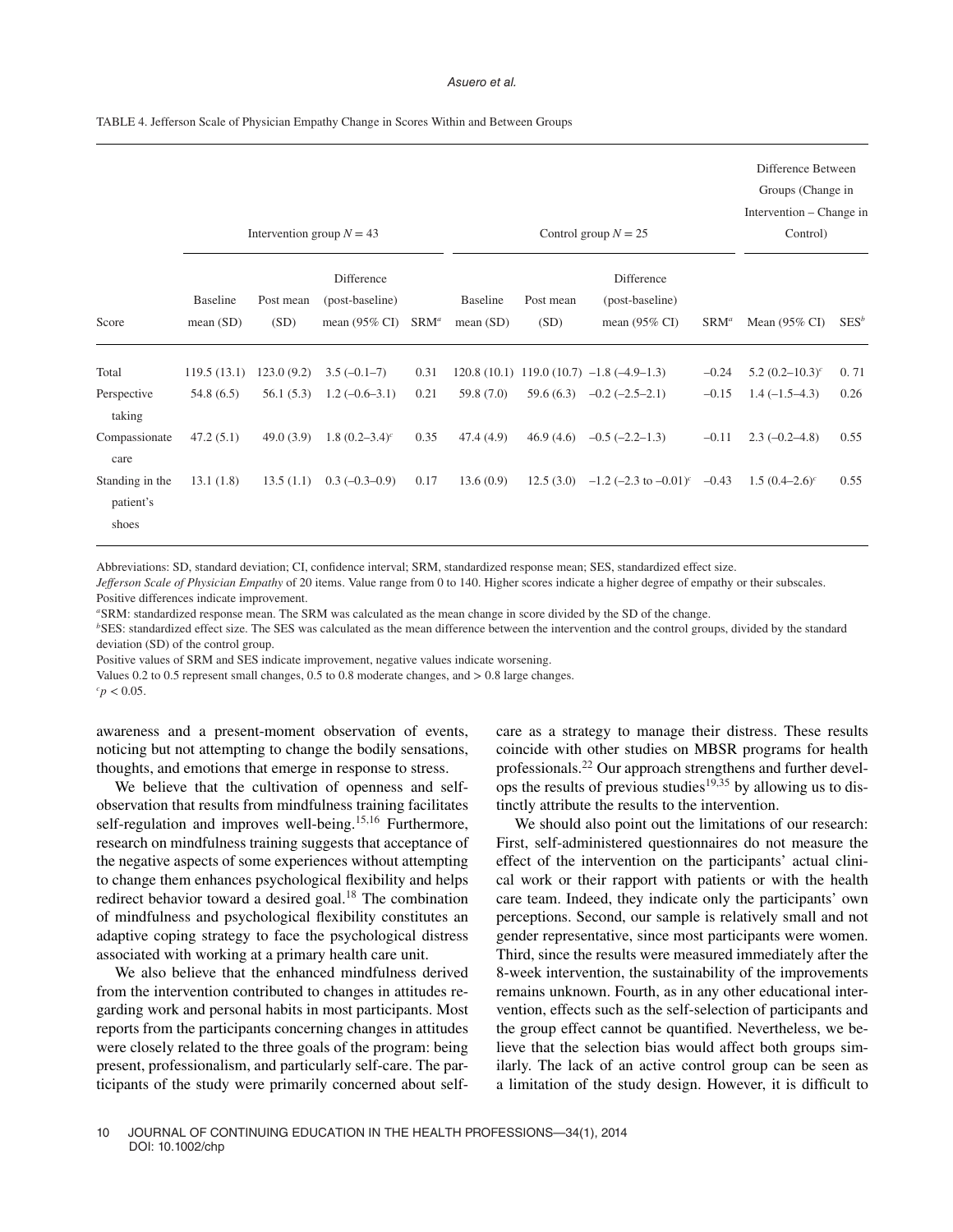| TABLE 5. Five Facet Mindfulness Questionnaire Change in Scores Within and Between Groups |  |  |
|------------------------------------------------------------------------------------------|--|--|
|                                                                                          |  |  |

|                          | Intervention group $N = 43$<br>Control group $N = 25$ |                   |                                                           |         |                             |                            |                                                           |         |                          | Difference between<br>groups (change in<br>intervention – change in |
|--------------------------|-------------------------------------------------------|-------------------|-----------------------------------------------------------|---------|-----------------------------|----------------------------|-----------------------------------------------------------|---------|--------------------------|---------------------------------------------------------------------|
| Score                    | <b>Baseline</b><br>mean(SD)                           | Post mean<br>(SD) | Difference<br>(post-baseline)<br>mean $(95\% \text{ CI})$ | $SRM^a$ | <b>Baseline</b><br>mean(SD) | Post mean<br>(SD)          | Difference<br>(post-baseline)<br>mean $(95\% \text{ CI})$ | $SRM^a$ | Mean $(95\% \text{ CI})$ | $SES^b$                                                             |
| Total                    | 129.6(22.2)                                           |                   | 141.6 (16.5) 12.0 (6.0–18.1) <sup>e</sup>                 | 0.65    |                             | $120.5(14.4)$ 121.6 (16.0) | $1.0(-4.5-6.6)$                                           | 0.1     | 11 $(3-19)^d$            | 0.90                                                                |
| Observing                | 26.1(8.6)                                             | 30.4(5.1)         | 4.3 $(1.9-6.6)^d$                                         | 0.57    | 24.5(4.3)                   | 24.1(4.5)                  | $-0.4(-1.8-1.1)$                                          | $-0.1$  | 4.7 $(1.9-7.3)^d$        | 1.32                                                                |
| Describing               | 28.2(5.7)                                             | 28.9(5.3)         | $0.7(-0.8-2.1)$                                           | 0.15    | 26.4(5.2)                   | 26.5(5.5)                  | $0.1(-0.7-0.9)$                                           | 0.1     | $0.6(-1.1-2.2)$          | 0.29                                                                |
| Acting with<br>awareness | 25.3(5.9)                                             | 27.4(4.7)         | 2.1 $(0.4-3.8)^c$                                         | 0.38    | 23.6(6.8)                   | 23.0(5.9)                  | $-0.6(-2.2-1)$                                            | $-0.2$  | $2.7(0.2-5.3)^c$         | 0.74                                                                |
| Nonjudging               | 27.1(8.0)                                             | 30.6(6.2)         | 3.5 $(1.3-5.7)^d$                                         | 0.51    | 26.3(6.5)                   | 27.4(6.8)                  | $1.1(-0.6-2.8)$                                           | 0.3     | $2.4(-0.3-5.1)$          | 0.61                                                                |
| Nonreactivity            | 21.9(4.3)                                             | 24.1(3.0)         | 2.2 $(0.9-3.4)^d$                                         | 0.53    | 19.8(2.9)                   | 20.2(3.5)                  | $0.4(-0.8-1.6)$                                           | 0.1     | 1.8 $(0.1-3.5)^c$        | 0.64                                                                |

Abbreviations: SD, standard deviation; CI, confidence interval; SRM, standardized response mean; SES, standardized effect size.

*Five Facets Mindfulness Questionnaire* of 39 items. Value range from 39 to 195. Higher values indicate a higher degree of mindfulness or their sub-scales. Positive differences indicate improvement.

*<sup>a</sup>*SRM: standardized response mean. The SRM was calculated as the mean change in score divided by the SD of the change.

*<sup>b</sup>*SES: standardized effect size. The SES was calculated as the mean difference between the intervention and the control groups, divided by the standard deviation (SD) of the control group.

Positive values of SRM and SES indicate improvement, negative values indicate worsening.

Values 0.2-0.5 represent small changes, 0.5-0.8 moderate changes, and *>*0.8 large changes.

 $c_p < 0.05$ ;  $d_p < 0.01$ ;  $e_p < 0.001$ .

include one in this type of educational intervention. In this study, the control group did not receive any type of psychological intervention during follow-up, and data collection from both the intervention and control groups took place simultaneously.

We conclude that a mindfulness-based training course can reduce burnout and improve well-being and at least one facet of empathy among primary health care professionals working in the Spanish public primary health care system after an 8-week intervention educational program. We used a controlled design to prove that the intervention, and not temporal trends, contributed to positive changes in attitudes toward better self-care, being present, and professionalism. The intervention was well accepted and valued, and participants acquired good contemplation-meditation skills. Further research that includes a larger and more representative sample size designed to evaluate also mid- and long-term effects should confirm the generalizability of our approach. Our study suggests that mindfulness based approaches should be adopted as part of continuing professional education to reduce and prevent burnout, promote positive attitudes among health professionals, strengthen patient-provider relationships, and enhance well-being.

## **Lessons for Practice**

- Our study shows that a group Mindfulness-Based Stress Reduction intervention delivered over an 8-week period significantly reduced burnout rates, improved mood, and promoted positive attitude changes in primary health care professionals in Spain.
- It is important to include psychoeducational programs in continuing professional development to decrease burnout rates and to prevent a downward trend in health care quality and in the well-being of professionals.